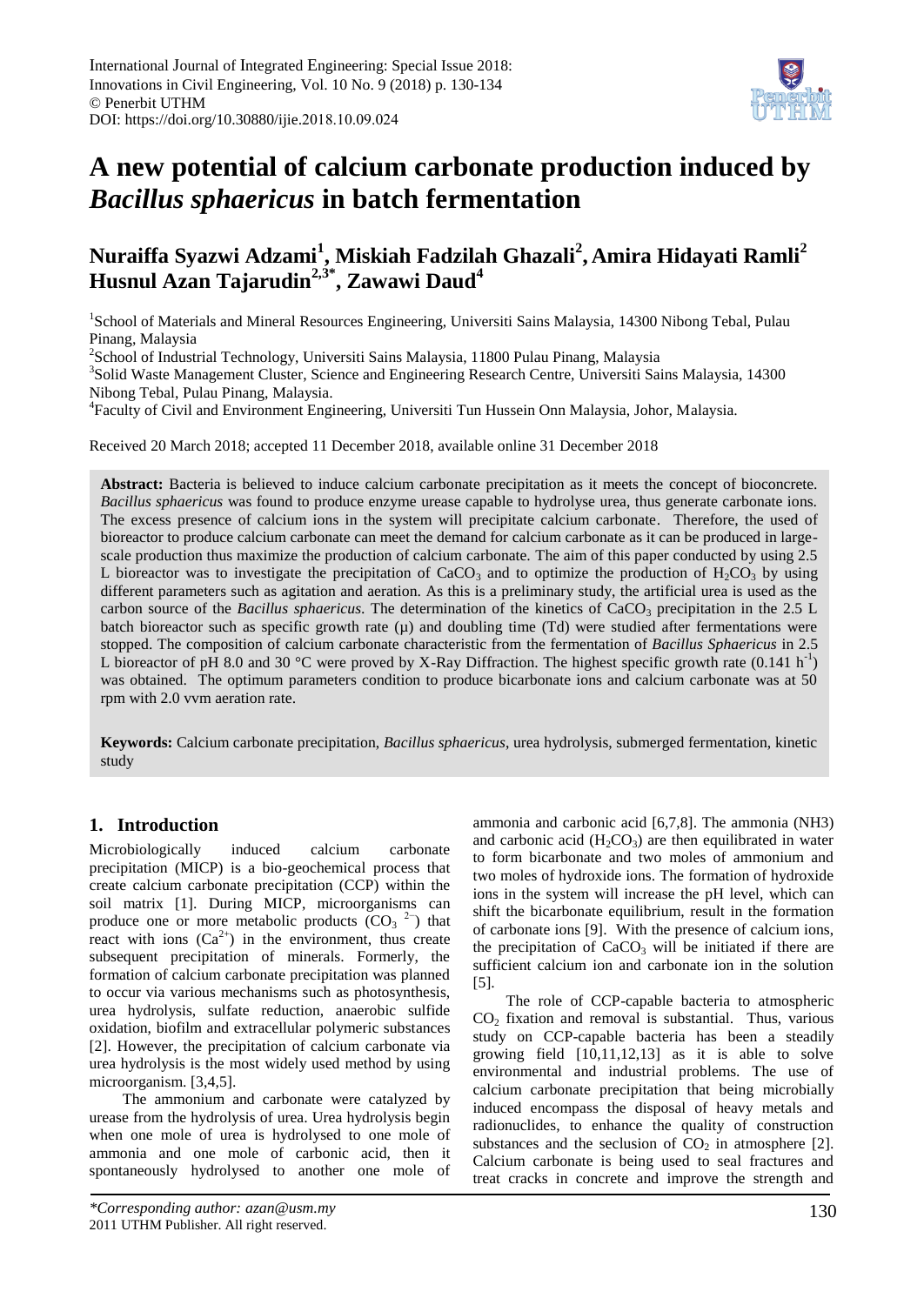durability of cementious materials [14,15]. However, the increase of concentrations of  $CO<sub>2</sub>$  in the world atmosphere cause a major environmental global issue [16,]. An attempt was made to remove  $CO<sub>2</sub>$  from the environment by utilizing biotechnological application. Thus, the microbially induced calcium carbonate precipitation is an effective method by converting  $CO<sub>2</sub>$ into dissimilar carbonate minerals' crystals such as calcite, aragonite, dolomite and magnesite [2].

Different species of bacteria were recognized to be used to produce different amounts of urease and calcium carbonate precipitation. Bacillus group is a known species of bacteria used to produce urease and calcite precipitation [2]. Bacillus also has been reported as one of the bacteria that can induce carbonate minerals [18]. Their capability to develop well, can take up heavy metals and able to facilitate precipitation of calcium carbonate to form calcite has made the bacteria the auspicious microbes for biomineralization purpose in construction industry [19]. Thus, this study was focused on the potential of *Bacillus sphaericus* bacteria cell to produce calcium carbonate. The higher the concentration of bacterial cells of *B.sphaericus* can increase the precipitation of calcium carbonate from urea hydrolysis. For the growth of the bacteria, suitable pH and temperature has been decided to be at pH 8 and temperature of 30 °C because the pH 8 is the optimum pH for urease [6] and the enzyme will active only at particular pH for urea hydrolysis [2].

However, there has no study has been done on the production of calcium carbonate using bioreactor. From the previous, only a study has been conducted on the fermentation of *B.sphaericus* using shake flask to produce calcium carbonate and it is not reliable to be used in the industry [19]. Hence, fermentation in bioreactor is more suitable to be used for the calcium carbonate production in a large scale. The present study attempts to investigate the production of bicarbonate ions and calcium carbonate by *B.sphaericus* using urea medium in 2.5 L bioreactor. The aim of this study was to optimize the production of bicarbonate ion,  $HCO<sub>3</sub>$  using different parameters include agitation and aeration. This study also was determined the kinetics of urea hydrolysis and  $CaCO<sub>3</sub>$  precipitation in the 2.5 L batch bioreactor such as specific growth rate  $(\mu)$ and doubling time (Td).

#### **2. Materials**

The bacterial strain used in this work was *Bacillus sphaericus* (LMG 22257), bought from Belgian Co-Ordinated Collections of Micro-Organisms (BCCM). The strain was grown on urea agar containing 3 g/L nutrient broth (Bendosen), 2.12 g/L NaHCO<sub>3</sub>(Merck) and 10 g/L urea(Merck) and 15 g/L agar powder(Merck). The strain was grown on urea agar for 24 hours at 30ºC in laboratory incubator (INFORS HT, Switzerland). The culture required two times sub-culturing before they can optimally be used in experiment (Limited, 2008).

### **3. Methods**

#### **3.1 Submerged fermentation**

The starter culture was prepared by inoculating single colony of *B.sphaericus* into 200 mL of urea growth medium (20 g/L yeast extract and 20 g/L urea solution) in 500 ml flask. The flask was agitated on an orbital shaker at 100 rpm under 30 °C. The 10%  $(v/v)$  starter culture was transferred into the sterile bioreactor.

The batch fermentation was carried out in 2.5 L bioreactor (Minifors, Infors HT, Switzerland) with working volume up to 1.5 L. The experiments were carried out at different parameters such as agitation (50, 100, 150 and 200 rpm) and aeration (1.0, 1.5, 2.0 vvm) to optimize the upstream parameters. The cultivation was continued for 24 h and the temperature was kept at 30 ºC. The pH of 8.0 was regulated by using 2 molar  $H_2SO_4$  and 2 molar NaOH.

# **3.2 Determination of growth and kinetics fermentation**

Two types of sampling were carried out, which were sampling for absorbance reading and sampling for the alkalinity test to determine the bicarbonate ions produced by *B.sphaericus*. The growth of *B.sphaericus* was measured for the optical density (O.D) by using UV-vis spectrophotometer (U-1900, HITACHI, Japan) until the stationary phase for 2 hours interval measured. The concentration bicarbonate ions were monitored by using a pH meter and the 50 mL sample was taken for every 4 hour interval to determine the  $HCO<sub>3</sub>$  ion productivity.

#### **3.3 Precipitation study**

The cells were harvested and removed by centrifugation (Kubota, Japan) at 6,000 rpm for 10 minutes after fermentation. The alkalinity of the supernatant was determined by alkalinity test. To determine the alkalinity, 50 ml volume of sample was titrated with a standard solution 0.02 N  $H<sub>2</sub>SO<sub>4</sub>$  to a pH value in the approximate endpoint of pH 4.5 (Snoeyink and Jenkins, 1980). The formula to calculate the concentrations of  $HCO<sub>3</sub>$  is:

$$
Alkality, mg \, HCO3^- / L = \frac{A \times N \times 50000}{50 \, ml \, of \, sample}
$$

Precipitation of calcium carbonate was establishing by adding calcium source which is calcium nitrate tetrahydrate,  $Ca(NO<sub>3</sub>)<sub>2</sub>$ .4H<sub>2</sub>O (Bendosen). After the concentration of bicarbonate ions were determined from the alkalinity test, equal molar of calcium source was added into the sample. The solution was mixed well and centrifuged at 4000 rpm for 10 minutes. The precipitates were rinsed three times with distilled water. The pure precipitates were filtered by medium-flow filter paper (Nice Chemicals, India) and were dried in the oven at 70°C for 24 hours prior to characterization analysis.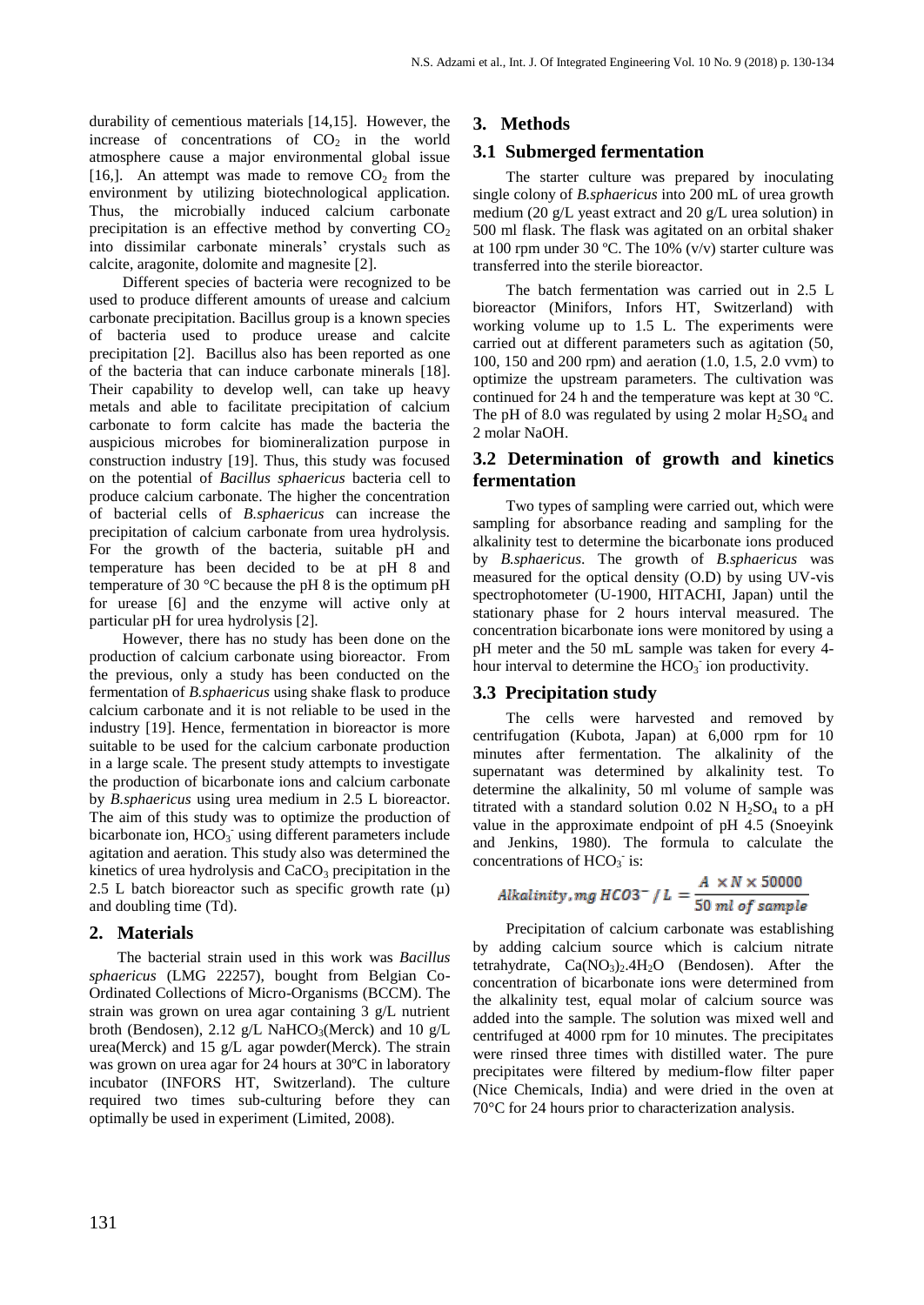#### **3.4 X-Ray Diffraction Analysis**

Two grams of precipitate samples were analysed using X-ray diffractometer (Bruker D8 Advance, BRUKER, USA) with the help of semi-quantitive Topas software (BRUKER, USA).

#### **4. Results and Discussion**

#### **4.1 Batch fermentation analysis**

The results that has been studied at different agitation speed and aeration fermentation were summarized at Fig. 1. The fermentation process under agitation speed of 50 rpm with aeration rate 2.0 vvm producing the higher amount of bicarbonate ion. From the results on different aeration speed, the high oxygen supply to the strain enhances the growth of the bacteria to produce the bicarbonate ion. This is due to characteristic of *B.sphaericus*, which classified as a strict aerobe and oxygen has a strong regulatory effect [21]. However, the effect of agitation speed of bioreactor does not give significant effect on bicarbonate ion production. The research reveals slow agitation enough to mix oxygen, heat and nutrients well and be transferred efficiently in the bioreactor. Furthermore, slow agitation could reduce power consumption and prevent the shear forces which could ruptured the strain and thus effect the product formation [22].



Fig. 1 Bicarbonate ion production

The amount of calcium carbonate produced has the correlation with the production of bicarbonate ion. After determining the concentration of bicarbonate ion from the alkalinity test, precipitation of calcium carbonate was initiated by adding the calcium source which was calcium nitrate  $(Ca (NO<sub>3</sub>)<sub>2</sub>·4H<sub>2</sub>O)$ . The results show that agitation speed of 50 rpm with aeration rate 2.0 vvm has the highest production of calcium carbonate (3.4 g/L).

Fig. 2 depicts the growth profile of *Bacillus Sphaericus* grown in 2.5 L bioreactor. The growth curve showed a lag phase from 0 to 2 h. The biomass increased rapidly form 2 h to 10 h, which marked the log phase. At 12 h, the growth reached stationary phase, and the death phase thereafter. The lag phase is very short as the bacteria already adapted to the favourable environment and had sufficient source to proliferate [22]. The maximum cell concentration (1.58 g/L) was obtained during the fermentation under agitation speed 50 rpm with aeration rate 2.0 vvm.



Fig. 2 The growth curve of *Bacillus Sphaericus* during fermentation at 50 rpm with 2.0 vvm.

Kinetic growth of bacteria results (Table 1) for different agitation and aeration showed the specific growth rate and the doubling time. It is to examine the kinetics of bicarbonate ion that being produced from *Bacillus Sphaericus*. From the experimental result, the highest specific growth rate achieved was  $0.141(h^{-1})$  with 4.916 h to double itself. It showed that the agitation speed of 50 rpm with aeration rate 2.0 vvm was the most optimize condition to produce  $HCO_3^-$  ion. A higher specific growth rate is often desirable to grow cells faster to a desirable cell density as it can reduce fermentation time and thus improved overall productivity.

Table 1: The kinetic growth of bacteria at different agitation and aeration

| Agitation | Aeration | Specific     | Doubling |
|-----------|----------|--------------|----------|
| speed     | (vvm)    | growth rate, | time, Td |
| (rpm)     |          | $\mu$ (h-1)  | (h)      |
| 50        | 1        | 0.053        | 13.078   |
|           | 1.5      | 0.127        | 5.458    |
|           | 2        | 0.141        | 4.916    |
| 100       | 1        | 0.035        | 19.804   |
|           | 1.5      | 0.059        | 11.748   |
|           | 2        | 0.106        | 6.539    |
| 150       | 1        | 0.086        | 8.060    |
|           | 1.5      | 0.099        | 7.001    |
|           | 2        | 0.123        | 5.635    |
| 200       | 1        | 0.072        | 9.627    |
|           | 1.5      | 0.076        | 9.120    |
|           | 2        | 0.071        | 9.763    |
|           |          |              |          |

#### **4.2 XRD analysis**

The calcium carbonate produced were subjected to XRD analysis to distinguish the stable polymorphs of calcium carbonate, calcite. By referring to diffractogram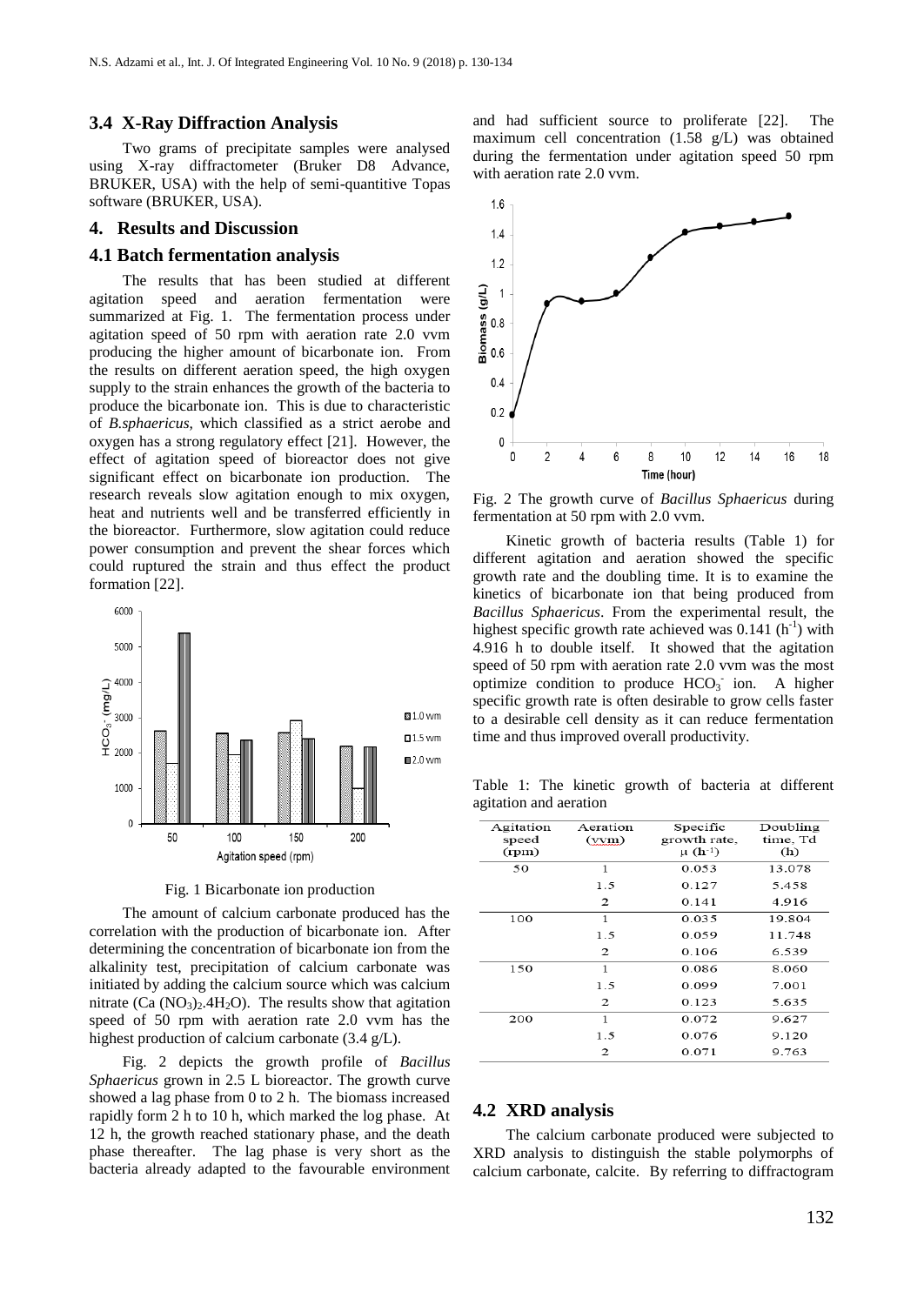of precipitates in Fig. 3 and Topas semi-quantitative analysis in Fig. 4, calcite has the highest-intensity peaks at relatively small °2θ. There was 100% rhombohedral calcite produced from addition of calcium nitrate tetrahydrate. It was analysed that 81% of the precipitates were in crystalline form while the rest was in amorphous form (19%). The average crystal size of calcite was calculated by the Topas semi-quantitative software as 133.7 nm. Therefore, this proved that the calcium carbonate produced from *B.sphaericus* has 100 % purity of calcite compared to other type of calcium carbonate such as from the limestone, chalk and marble.



Fig. 3 Diffractogram of precipitates formed from addition of calcium nitrate tetrahydrate



Fig. 4 Topas semi-quantitative analysis of precipitates formed from addition of calcium nitrate tetrahydrate

#### **5. Summary**

The growth rate and characteristic of *Bacillus Sphaericus* (LMG 22257) by using 2.5 L bioreactor was conducted. It showed agitation speed at 50 rpm and aeration rate of 2.0 vvm has the highest production rate of bicarbonate ion. At the same agitation speed and aeration also, it has the highest specific growth rate  $(0.141 \text{ h}^{-1})$ . In overall, the precipitation of calcium carbonate by using calcium nitrate produced 100% purity of calcite compared to other type of calcium carbonate including limestone, chalk and marble. This study proved that the use of bioreactor has a potential for the large-scale production of calcium carbonate. Thus, this calcifying

bacterium may be utilized for sealing the minor cracks in bioconcrete technology.

#### **Acknowledgements**

The authors would like to acknowledge the financial assistance by Government of Malaysia (203.PTEKIND.6711373) and Universiti Sains Malaysia (1001.PTEKIND.811262).

# **References**

- [1] Varalakshmi and Anchana, D. Isolation and characterization of urease utilizing bacteria to produce biocement. *Journal of Environmental Science Toxicology and Food Technology*. Volume 8, Issue 4 Ver. II, (2014), pp. 52-57.
- [2] Periasamy, A., Chang, H. K., Yu, J. S. and Jae, S. S. Formations of calcium carbonate minerals by bacteria and its multiple applications. *SpringerPlus*, Volume 5, (2016), pp 250.
- [3] Hammes, F., Verstraete, W. Key roles of pH and calcium metabolism in microbial carbonate precipitation. *Rev Environ Sci Biotechnol*, Volume 1, (2002), pp 3.
- [4] DeJong, J. T., Mortensen, B. M., Martinez, B. C., Nelson, D. C. Bio-mediated soil improvement. *Ecol Eng*, Volume 36, (2010), pp 197–210.
- [5] De Muynck, W., De Belie, N., Verstraete, W. Microbial carbonate precipitation in construction materials: a review. *Ecol* Eng, Volume 36. (2010), pp 118–136.
- [6] Stocks, F. S., Galinat, J. K., Bang, S. S. Microbiological precipitation of CaCO3. *Soil Biol Biochem*. Volume 31, (1999), pp 1563-1571.
- [7] Burne, R. A., Chen, Y. Y. Bacterial ureases in infectious diseases. *Microbes Infect*, Volume 2, (2000), pp 533–542.
- [8] Hammes, F., Boon, N., de Villiers, J., Verstraete W., Siciliano, S. D. Strain-specific ureolytic microbial calcium carbonate precipitation. *Appl Environ Microbiol*, Volume 69, (2003), pp 4901–4909
- [9] Fujita, Y., Taylor, J. L., Gresham, T., Delwiche, M., Colwell, F., McLing, T., Petzke, L., Smith, R. Stimulation of microbial urea hydrolysis in groundwater to enhance calcite precipitation. *Environ Sci Technol*, Volume 42, (2008), pp 3025–3032.
- [10]De Muynck, W., Leuridan, S., Van, L. D., Verbeken, K., Cnudde, V., De Belie, N., Verstraete W. Influence of pore structure on the effectiveness of a biogenic carbonate surface treatment for limestone conservation. *Appl. Environ. Microbiol*, Volume 77, (2011), pp 6808-6820.
- [11]Jonkers, H. M., Thijssen, A., Muyzer, G., Copuroglu, O., Schlangen, E. Application of bacteria as selfhealing agent for the development of sustainable concrete. *Ecol. Eng*. Volume 36, (2010), pp 230- 235.
- [12]Mitchell, A. C, Dideriksen, K., Spangler, L. H., Cunningham, A. B., Gerlach, R. Microbially enhanced carbon capture and storage by mineral-